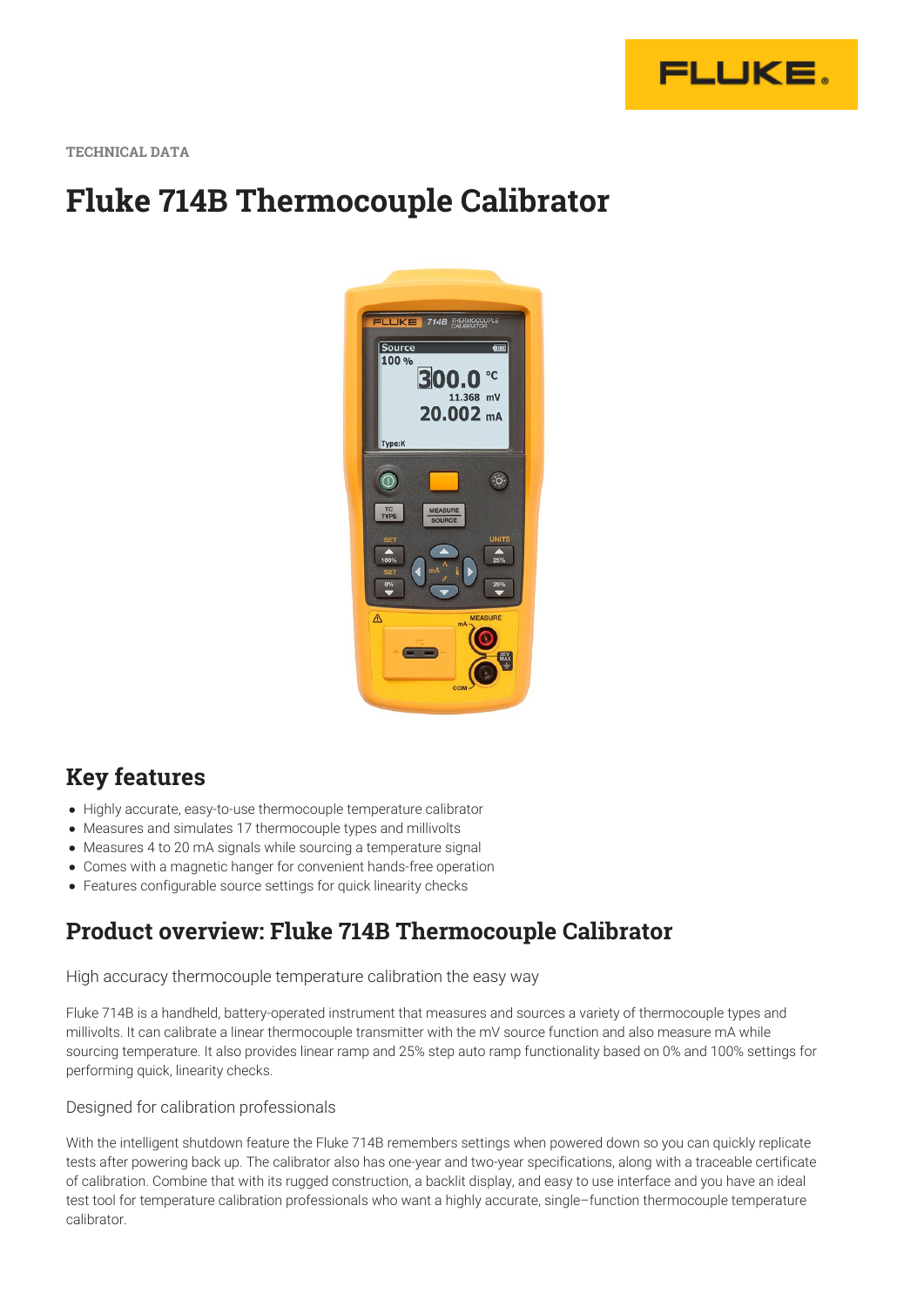

#### Related resources

- [Process calibration articles and resources](https://www.fluke.com/en-ph/learn/blog/calibration)
- [Simulating thermocouples and RTDs for calibration and testing](https://www.fluke.com/en-ph/learn/blog/calibration/rtd-and-thermocouple-simulationfor-calibration-and-testing)
- [Temperature transmitter calibration](https://www.fluke.com/en-ph/learn/blog/calibration/temperature-transmitter-calibration)
- [Process calibration tool selector](https://www.fluke.com/en-ph/products/calibration-tools/product-selector)

## **Specifications: Fluke 714B Thermocouple Calibrator**

| <b>General Specifications</b>                                                                       |                                                                                                            |                                  |  |  |
|-----------------------------------------------------------------------------------------------------|------------------------------------------------------------------------------------------------------------|----------------------------------|--|--|
| Maximum voltage applied<br>between any terminal and<br>earth ground or between any<br>two terminals | 30 V                                                                                                       |                                  |  |  |
| Operating temperature                                                                               | $-10^{\circ}$ C to $50^{\circ}$ C                                                                          |                                  |  |  |
| Storage temperature                                                                                 | $-30^{\circ}$ C to 60 $^{\circ}$ C                                                                         |                                  |  |  |
| Operating altitude                                                                                  | $2,000 \, \text{m}$                                                                                        |                                  |  |  |
| Storage altitude                                                                                    | 12,000 m                                                                                                   |                                  |  |  |
| Relative humidity (% RH<br>operating without<br>condensation)                                       | Non condensing<br>90% (10°C to 30°C)<br>75% (30°C to 40°C)<br>45% (40°C to 50°C)<br>(Without condensation) |                                  |  |  |
| Vibration requirements                                                                              | MIL-T-28800E, Class 2                                                                                      |                                  |  |  |
| Drop text requirements                                                                              | 1 <sub>m</sub>                                                                                             |                                  |  |  |
| IP Rating                                                                                           | IEC 60529: IP52                                                                                            |                                  |  |  |
| Electromagnetic<br>environment                                                                      | IEC 61326-1, Portable                                                                                      |                                  |  |  |
| Safety                                                                                              | IEC 61010-1, Max 30 V to earth, Pollution Degree 2                                                         |                                  |  |  |
| Power supply                                                                                        | 4 AA NEDA 1.5A IEC LR6 batteries                                                                           |                                  |  |  |
| Size $(H \times W \times L)$                                                                        | 52.5 x 84 x 188.5 mm                                                                                       |                                  |  |  |
| Weight                                                                                              | 515 g                                                                                                      |                                  |  |  |
| <b>DC mA Measurement</b>                                                                            |                                                                                                            |                                  |  |  |
| Resolution                                                                                          | Range                                                                                                      | Accuracy (% of reading + counts) |  |  |
| $0-24$ mA                                                                                           | $0.001 \text{ mA}$                                                                                         | $0.010% + 2 \mu A$               |  |  |
| Temperature coefficient                                                                             | $\pm (0.002\% \text{ of reading} + 0.002\% \text{ of range})$ /°C (< 18°C or > 28°C)                       |                                  |  |  |
| <b>Millivolt Measurement and Source</b>                                                             |                                                                                                            |                                  |  |  |
| Resolution                                                                                          | Range                                                                                                      | Accuracy (% of reading +counts)  |  |  |
| -10 mV to 75 mV                                                                                     | $0.01$ mV                                                                                                  | $0.015% + 10 \mu A$              |  |  |
| Temperature coefficient                                                                             | $\pm (0.002\% \text{ of reading} + 0.002\% \text{ of range})$ /°C (< 18°C or > 28°C)                       |                                  |  |  |
| <b>Thermocouple Input and Output</b>                                                                |                                                                                                            |                                  |  |  |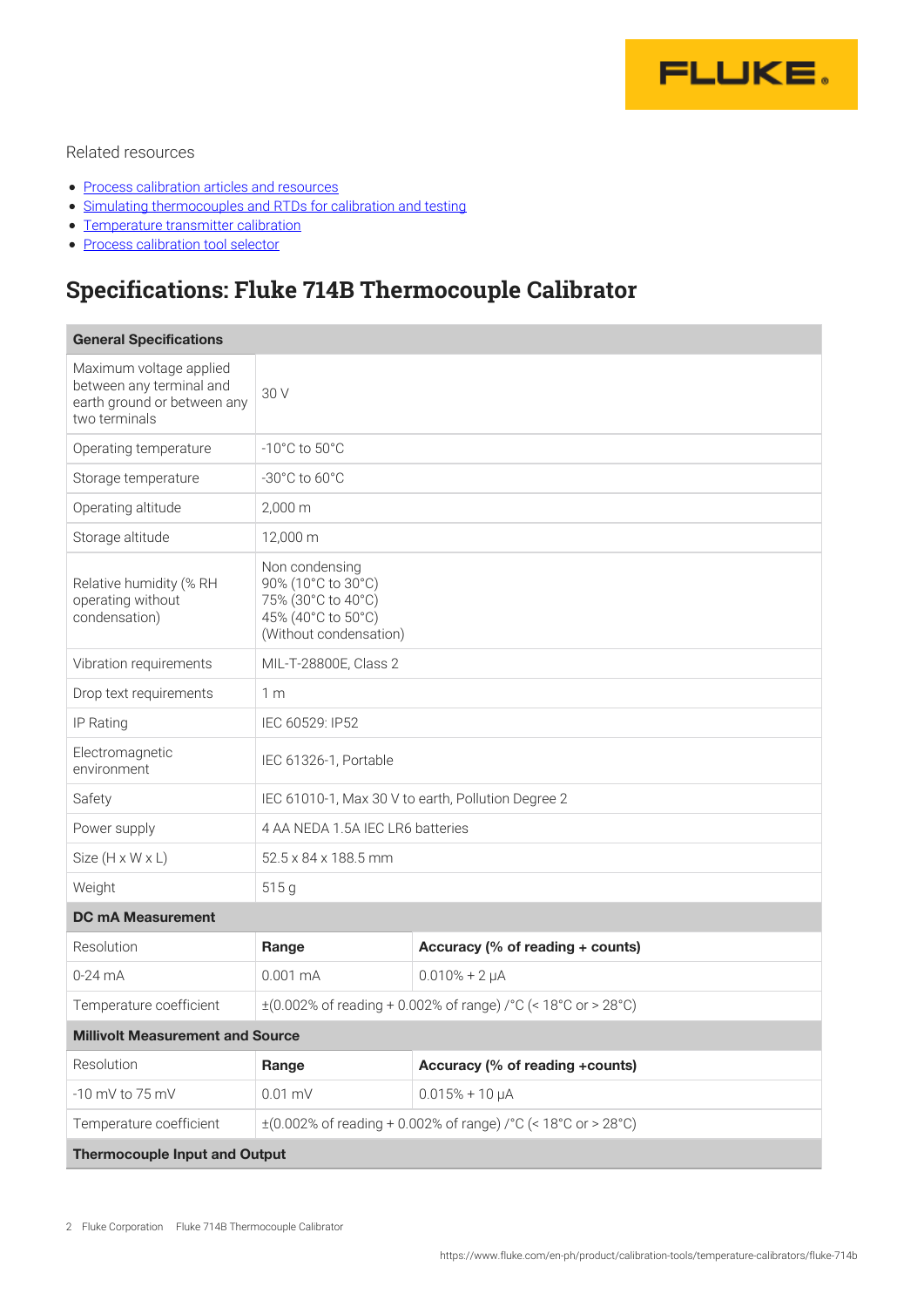

| TC Type     | Range (°C)                | Measure (°C) |        | Source (°C) |        |
|-------------|---------------------------|--------------|--------|-------------|--------|
|             |                           | 1 year       | 2 year | 1 year      | 2 year |
| E           | -250 to 200°C             | 1.3          | 2.0    | 0.6         | 0.9    |
|             | -200 to -100°C            | 0.5          | 0.8    | 0.3         | 0.4    |
|             | $-100$ to $600^{\circ}$ C | 0.3          | 0.4    | 0.3         | 0.4    |
|             | 600 to 1000°C             | 0.4          | 0.6    | 0.2         | 0.3    |
| $\hbox{N}$  | -200 to -100°C            | 1.0          | 1.5    | 0.6         | 0.9    |
|             | -100 to 900°C             | 0.5          | 0.8    | 0.5         | 0.8    |
|             | 900 to 1300°C             | 0.6          | 0.9    | 0.3         | 0.4    |
| J           | -210 to -100°C            | 0.6          | 0.9    | 0.3         | 0.4    |
|             | $-100$ to $800^{\circ}$ C | 0.3          | 0.4    | 0.2         | 0.3    |
|             | 800 to 1200°C             | 0.5          | 0.8    | 0.3         | 0.3    |
|             | -200 to -100°C            | 0.7          | 1.0    | 0.4         | 0.6    |
| Κ           | -100 to 400°C             | 0.3          | 0.4    | 0.3         | 0.4    |
|             | 400 to 1200°C             | 0.5          | 0.8    | 0.3         | 0.4    |
|             | 1200 to 1372°C            | 0.7          | 1.0    | 0.3         | 0.4    |
|             | -250 to -200°C            | 1.7          | 2.5    | 0.9         | 1.4    |
| Τ           | -200 to $0^{\circ}$ C     | 0.6          | 0.9    | 0.4         | 0.6    |
|             | 0 to 400°C                | 0.3          | 0.4    | 0.3         | 0.4    |
|             | 600 to 800°C              | 1.3          | 2.0    | 1.0         | 1.5    |
| $\mathsf B$ | 800 to 1000°C             | 1.0          | 1.5    | 0.8         | 1.2    |
|             | 1000 to 1820°C            | 0.9          | 1.3    | $0.8\,$     | 1.2    |
| ${\sf R}$   | -20 to $0^{\circ}$ C      | 2.3          | 2.8    | 1.2         | 1.8    |
|             | 0 to 100°C                | 1.5          | 2.2    | 1.1         | 1.7    |
|             | 100 to 1767°C             | 1.0          | 1.5    | 0.9         | 1.4    |
| $\mathsf S$ | $-20$ to $0^{\circ}$ C    | 2.3          | 2.8    | 1.2         | 1.8    |
|             | 0 to 200°C                | 1.5          | 2.1    | 1.1         | 1.7    |
|             | 200 to 1400°C             | 0.9          | 1.4    | 0.9         | 1.4    |
|             | 1400 to 1767°C            | 1.1          | 1.7    | 1.0         | 1.5    |
| $\mathbb C$ | 0 to 800°C                | 0.6          | 0.9    | 0.6         | 0.9    |
|             | 800 to 1200°C             | $0.8\,$      | 1.2    | 0.7         | 1.0    |
|             | 1200 to 1800°C            | 1.1          | 1.6    | 0.9         | 1.4    |
|             | 1800 to 2316°C            | 2.0          | 3.0    | 1.3         | 2.0    |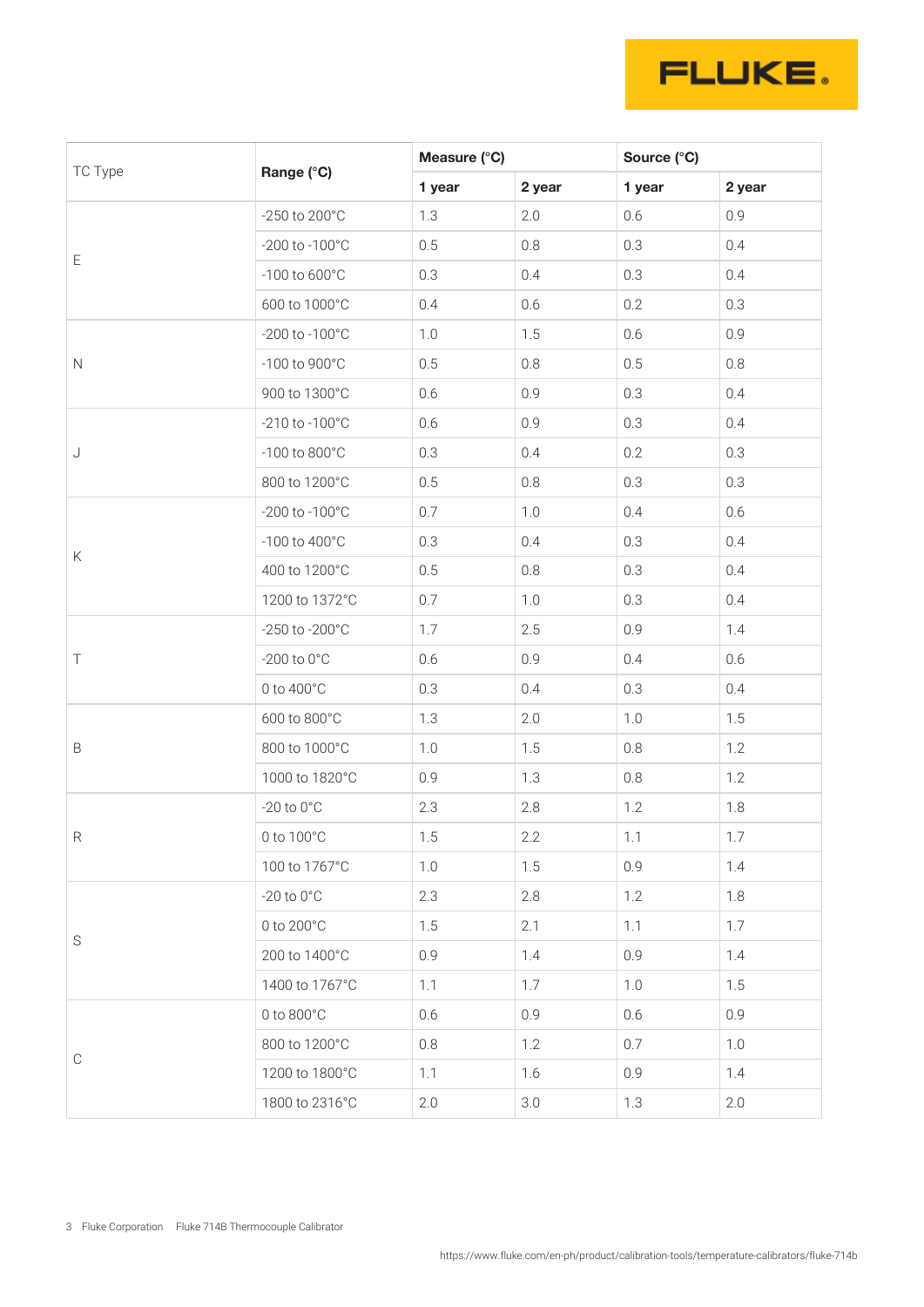

|                                                                                                            | -200 to -100°C        | 0.6 | 0.9 | 0.3 | 0.4 |
|------------------------------------------------------------------------------------------------------------|-----------------------|-----|-----|-----|-----|
| L                                                                                                          | -100 to 800°C         | 0.3 | 0.4 | 0.2 | 0.3 |
|                                                                                                            | 800 to 900°C          | 0.5 | 0.8 | 0.2 | 0.3 |
| $\cup$<br><b>BP</b>                                                                                        | -200 to $0^{\circ}$ C | 0.6 | 0.9 | 0.4 | 0.6 |
|                                                                                                            | 0 to 600°C            | 0.3 | 0.4 | 0.3 | 0.4 |
|                                                                                                            | 0 to 1000°C           | 1.0 | 1.5 | 0.4 | 0.6 |
|                                                                                                            | 1000 to 2000°C        | 1.6 | 2.4 | 0.6 | 0.9 |
|                                                                                                            | 2000 to 2500°C        | 2.0 | 3.0 | 0.8 | 1.2 |
| ХK<br>G                                                                                                    | -200 to 300°C         | 0.2 | 0.3 | 0.2 | 0.5 |
|                                                                                                            | 300 to 800°C          | 0.4 | 0.6 | 0.3 | 0.6 |
|                                                                                                            | 100 to 300°C          | 1.6 | 2.4 | 1.2 | 1.8 |
|                                                                                                            | 300 to 1500°C         | 1.0 | 1.5 | 1.0 | 1.5 |
| $\mathsf D$                                                                                                | 1500 to 2320°C        | 2.0 | 3.0 | 1.6 | 2.4 |
|                                                                                                            | 0 to 300°C            | 1.6 | 2.4 | 1.2 | 1.8 |
|                                                                                                            | 300 to 1500°C         | 1.0 | 1.5 | 1.0 | 1.5 |
| $\mathsf P$                                                                                                | 1500 to 2315°C        | 2.0 | 3.0 | 1.6 | 2.4 |
|                                                                                                            | 0 to 1000°C           | 1.6 | 2.4 | 0.6 | 0.9 |
|                                                                                                            | 1000 to 1395°C        | 2.0 | 3.0 | 0.8 | 1.2 |
| $\mathsf{M}% _{T}=\mathsf{M}_{T}\!\left( a,b\right) ,\ \mathsf{M}_{T}=\mathsf{M}_{T}\!\left( a,b\right) ,$ | -50 to 100°C          | 1.0 | 1.5 | 0.4 | 0.6 |
|                                                                                                            | 100 to 1000°C         | 1.6 | 2.4 | 0.6 | 0.9 |
|                                                                                                            | 1000 to 1410°C        | 2.0 | 3.0 | 0.8 | 1.2 |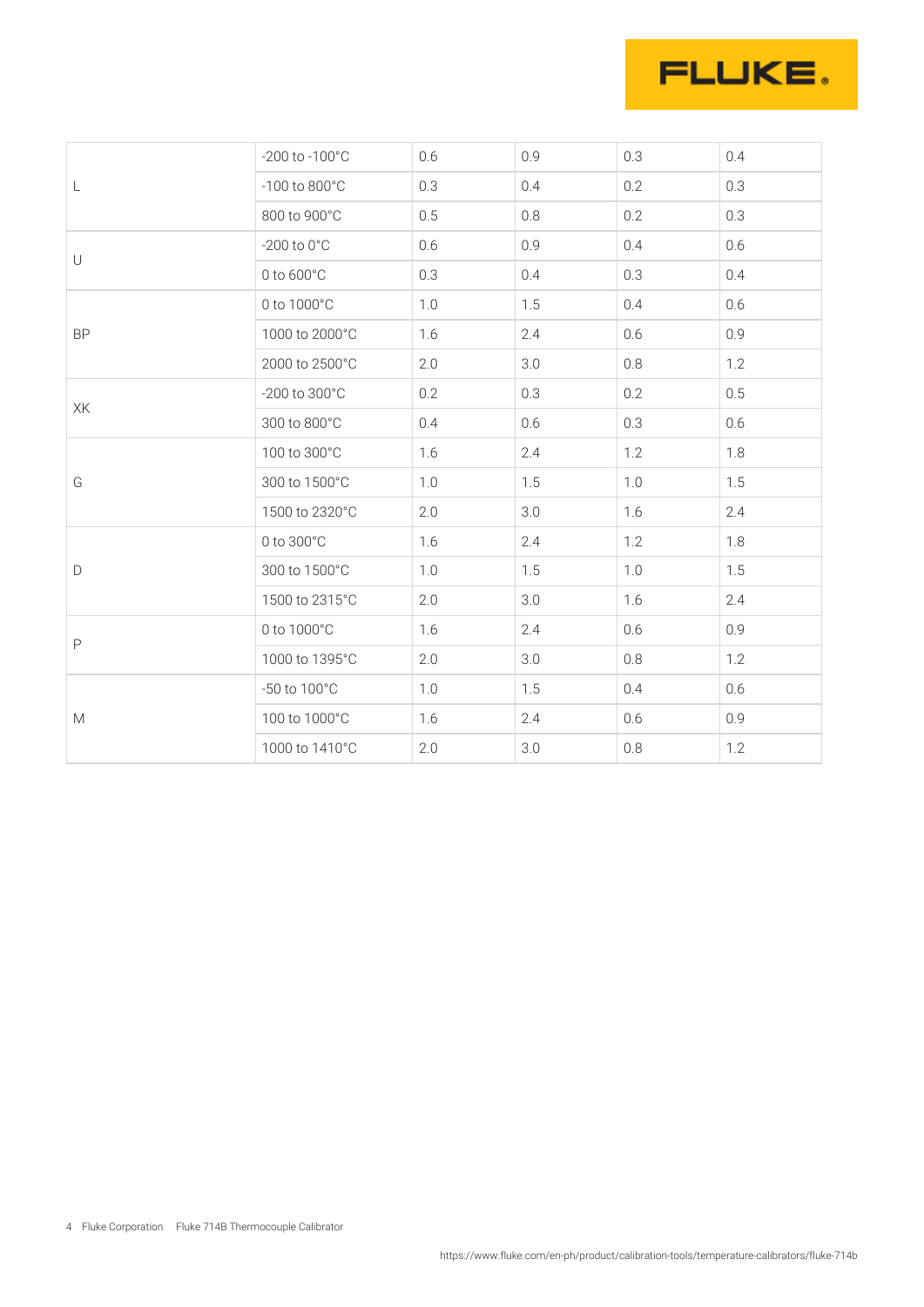

## **Ordering information**



#### **Fluke 714B**

Fluke 714B Thermocouple Calibrator

Includes:

- Magnetic hanging tool
- Batteries
- Manual
- Traceable calibration certificate
- Test Leads

| <b>Optional accessories</b>                                            | <b>Description</b>                                                                                                  |
|------------------------------------------------------------------------|---------------------------------------------------------------------------------------------------------------------|
| <b>Fluke 80PK-9 General Purpose Probe</b>                              | Type-K thermocouple surface, air and non-caustic gases                                                              |
| Fluke TLK-220 US SureGrip™ Industrial Test Lead                        | Special value SureGrip Set for industrial applications.                                                             |
| Fluke 80PK-24 SureGrip™ Air Temperature Probe                          | Type-K thermocouple for use in air and non-caustic gas measurements,<br>bead protected by perforated baffle.        |
| Fluke 80PK-27 SureGrip™ Industrial Surface<br><b>Temperature Probe</b> | Type-K thermocouple for surfaces in rugged environment, durable ribbon<br>sensor, measurement range: -127 to 600°C. |